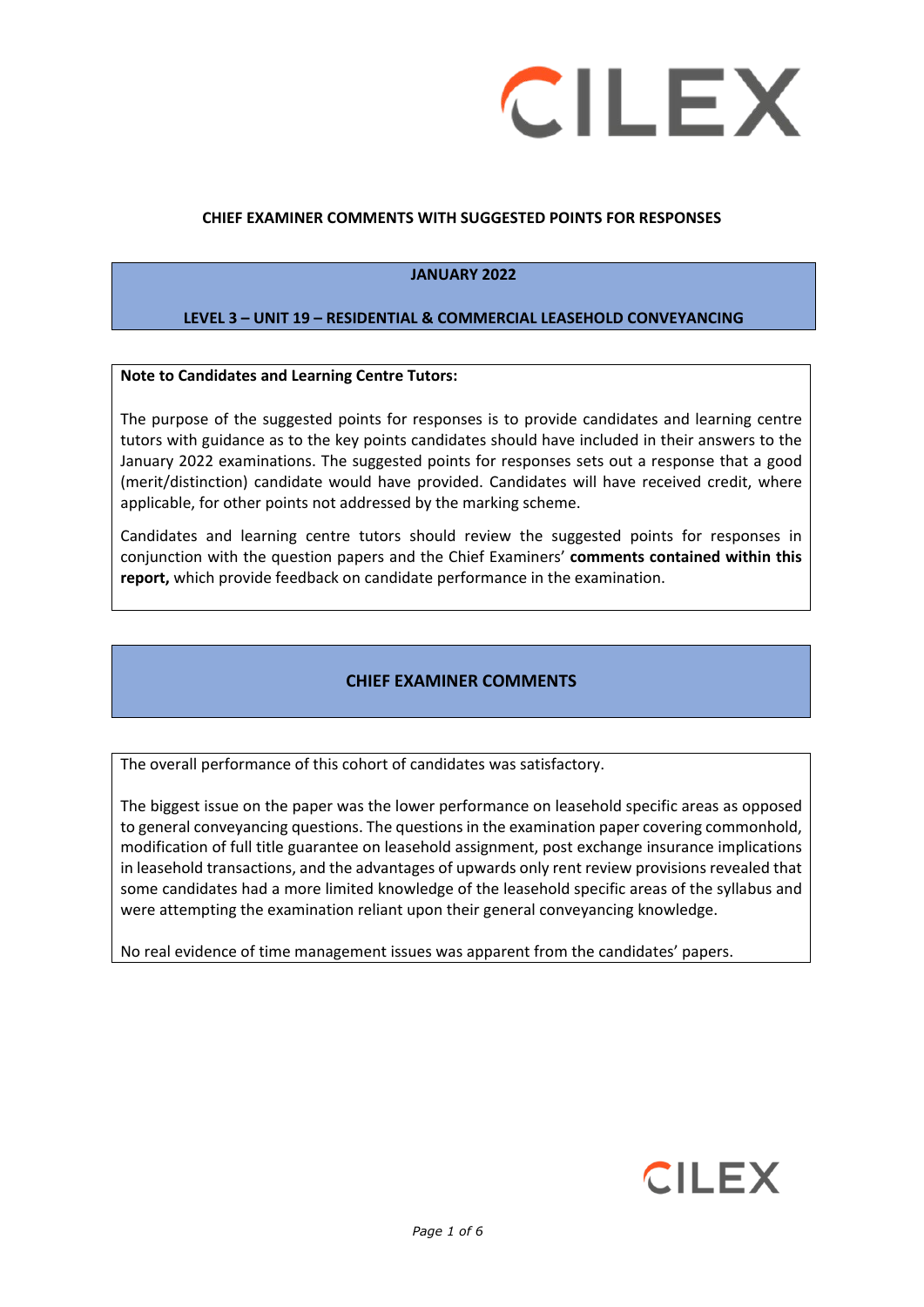#### **CANDIDATE PERFORMANCE FOR EACH QUESTION**

## **Question 1(a)**

Most candidates struggled to identify and explain the advantages of commonhold ownership.

**(b)** 

This answer, concerning the purpose of the initial letter of instruction, was dealt with fully by most candidates.

## **(c)**

The professional conduct question on conflict of interest in the context of a buyer and seller situation, was poorly addressed by most candidates. This was surprising as it is a standard conveyancing issue. The answers were often poorly structured, lacking reference to the Code paragraphs and failing to reference the SRA and Law Society guidance.

## **Question 2(a)**

This question required the identification of buyer's lawyer checks before exchange. Candidates often identified steps such as search and enquiry results, investigation of title, approval of the contract, contract signature and client authority etc but would miss leasehold points such as approval of the lease, service charge information.

## **(b)**

This question on formalities of an estate contract was answered well by most candidates.

## **(c)**

The answers to this question on pre-completion searches lacked precision when identifying the precompletion searches. The Land Registry search had to be identified as an OS2 search and again reference to time limits should have referred to business/working days.

#### **Question 3(a)**

This was a co-ownership question and was answered well by most candidates.

#### **(b)**

This was one of the weaker answers on this paper. The question concerned the modification of the full title guarantee when a leasehold interest is being assigned. This showed a lack of awareness of the conveyancing contradiction and the SCS 4.6.3 solution to the problem.

# **(c)**

This was also a weak answer for many candidates. This required an appreciation of the insurance position on a leasehold assignment. Most candidates did not appear to recognise the issue in this question. **3(d)**

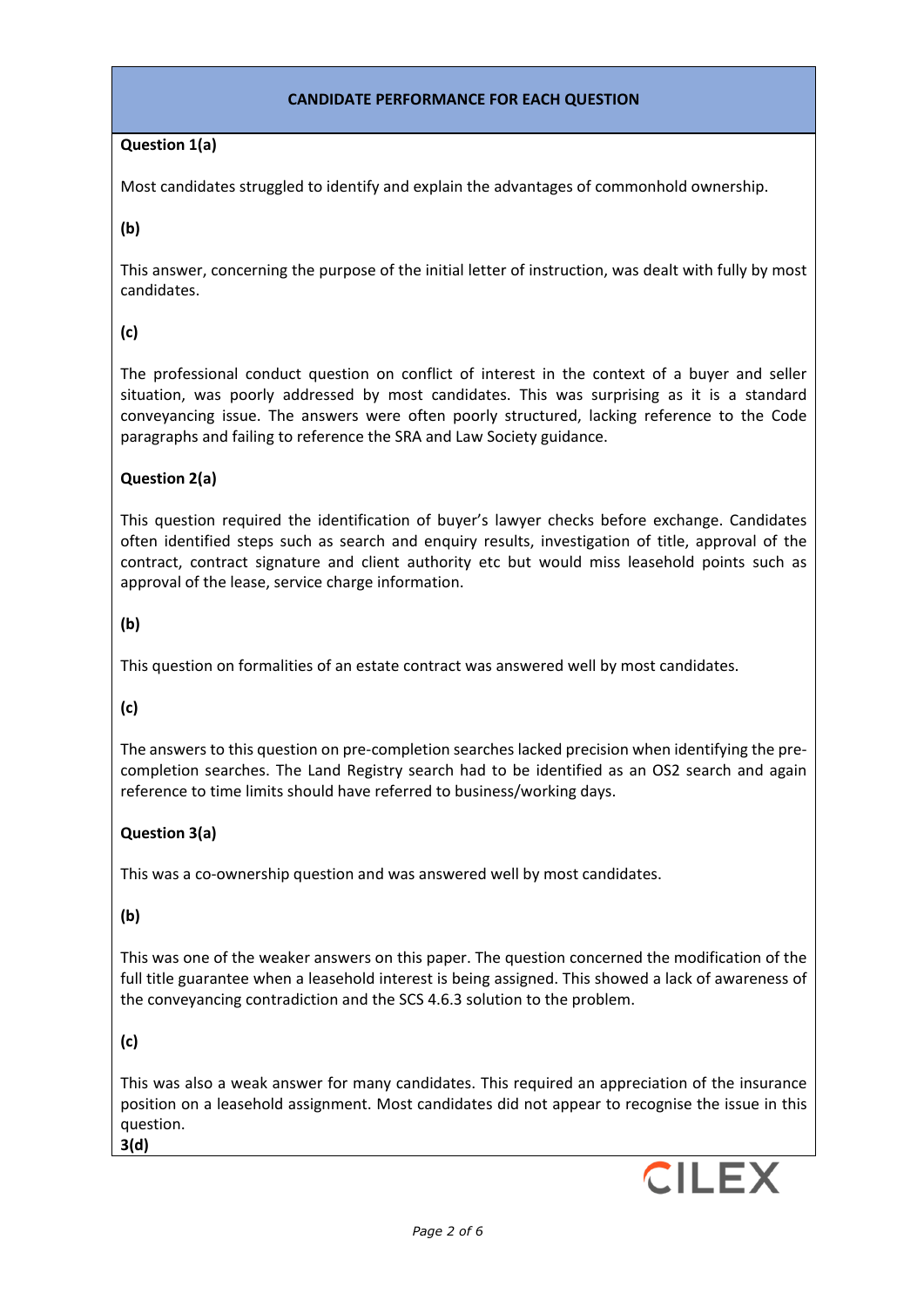This answer on the documents to accompany an AP1 application lacked precision.

# **Question 4(a)**

Candidates often failed to fully describe the type of covenant featured in the question.

**(b)**

This question required knowledge of section 19(3) Landlord and Tenant Act 1927 and many candidates did not appear to possess this knowledge.

**(c)** 

Although most candidates recognised that the clause in question featured an open market rent review clause, they failed to fully identify the clause as being upwards only. This indicated an inability to analyse the lease provision.

# **SUGGESTED POINTS FOR RESPONSE**

## **LEVEL 3 – UNIT 19 – RESIDENTIAL & COMMERCIAL LEASEHOLD CONVEYANCING -**

| <b>Question</b><br><b>Number</b> | <b>Suggested Points for Responses</b>                                                                                                                                                                                                                                                                                                                                                                                                                                      | <b>Max</b><br><b>Marks</b> |
|----------------------------------|----------------------------------------------------------------------------------------------------------------------------------------------------------------------------------------------------------------------------------------------------------------------------------------------------------------------------------------------------------------------------------------------------------------------------------------------------------------------------|----------------------------|
| 1(a)                             | Security of freehold ownership<br>$\bullet$<br>Not a wasting asset<br>Easier to secure mortgage on the property than on leases with<br>shorter terms<br>Commonhold does not have the threat of forfeiture                                                                                                                                                                                                                                                                  | 4                          |
| 1(b)                             | Confirm instructions and client care information should be<br>provided<br>Examples:<br>How much legal work will cost?<br>Who is dealing with the matter?<br>How the work is regulated<br>٠<br>How they can complain<br>$\bullet$                                                                                                                                                                                                                                           | 3                          |
| 1(c)                             | Principle 7 SRA Standards and Regulations solicitors must act in<br>the best interests of their clients - cannot do this where there is<br>a conflict<br>Paragraph 6.2 SRA Codes - cannot act where there is a client<br>conflict, or a significant risk of a client conflict, unless certain<br>limited circumstances apply<br>Paragraph 6.2 (a) SRA Codes exception. The clients would have<br>to have a substantially common interest in relation to the<br>transaction | 9                          |

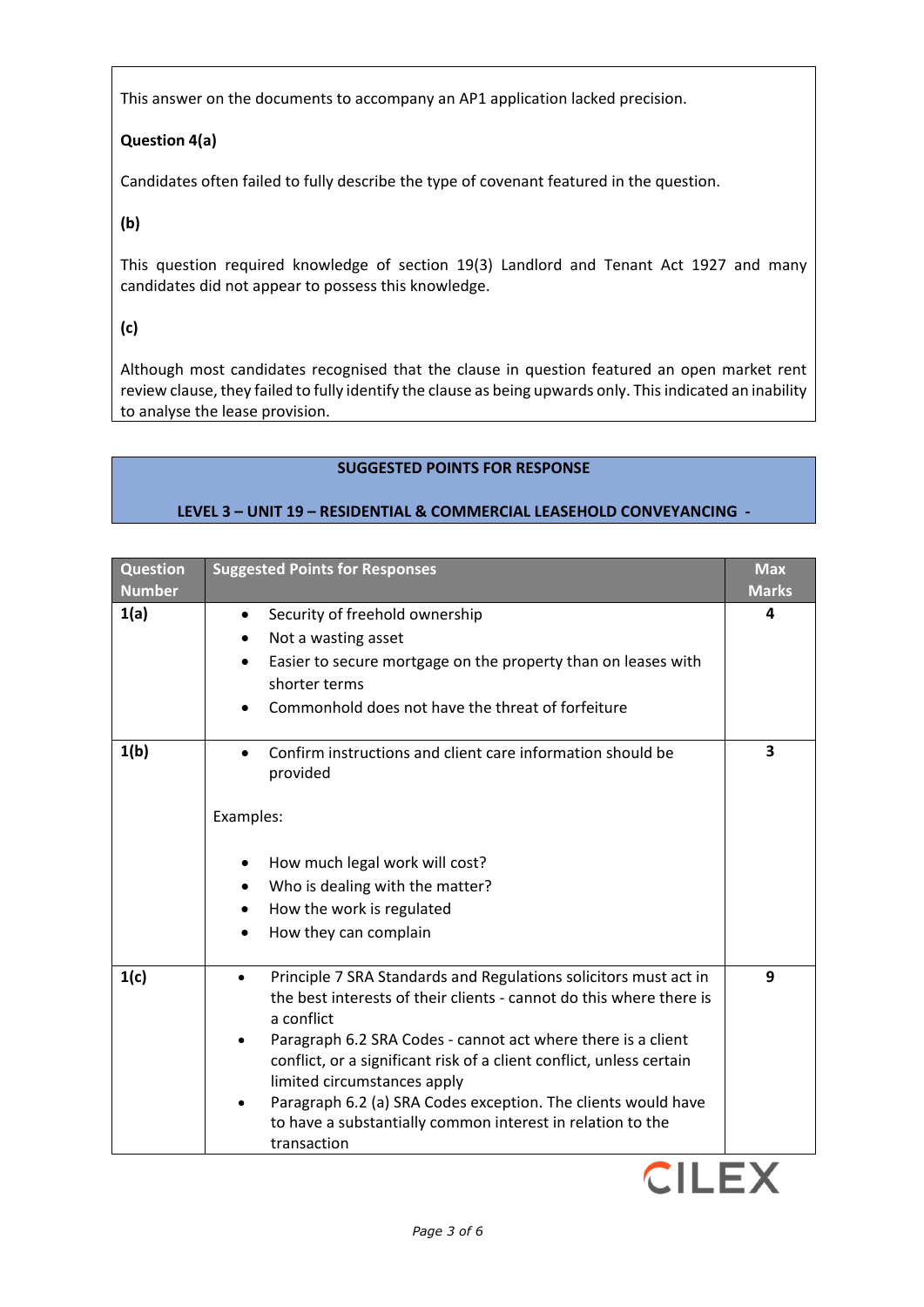| Parties having provided informed consent;<br>$\bullet$<br>Where appropriate, put in place effective safeguards to protect<br>$\bullet$<br>confidential information; and<br>Satisfied that reasonable to act for both.<br>$\bullet$<br>SRA guidance – firms should not routinely act for sellers and<br>$\bullet$<br>buyers in same transaction<br>Law Society guidance $-$ stresses that the exception under 6.2(a)<br>$\bullet$<br>does not apply to sellers and buyer /and that not act for both in<br>same transaction where conflict or significant risk<br>Conclusion: not possible to act for both sides in this<br>$\bullet$ |          |
|-------------------------------------------------------------------------------------------------------------------------------------------------------------------------------------------------------------------------------------------------------------------------------------------------------------------------------------------------------------------------------------------------------------------------------------------------------------------------------------------------------------------------------------------------------------------------------------------------------------------------------------|----------|
| transaction.<br><b>Question 1 Total:</b>                                                                                                                                                                                                                                                                                                                                                                                                                                                                                                                                                                                            | 16 marks |

| <b>Question</b> | <b>Suggested Points for Responses</b>                                       | <b>Max</b>   |
|-----------------|-----------------------------------------------------------------------------|--------------|
| <b>Number</b>   |                                                                             | <b>Marks</b> |
| 2(a)            | Search and enquiry results<br>$\bullet$                                     | 7            |
|                 | Investigation of title                                                      |              |
|                 | Approve lease                                                               |              |
|                 | Approve contract                                                            |              |
|                 | Contract signature and client authority                                     |              |
|                 | Completion date                                                             |              |
|                 | Survey<br>$\bullet$                                                         |              |
|                 | NHBC cover (or equivalent)                                                  |              |
|                 | Inspection                                                                  |              |
|                 | Finance                                                                     |              |
|                 | Linked transaction                                                          |              |
|                 | Property insurance                                                          |              |
|                 | Service charge information<br>$\bullet$                                     |              |
| 2(b)            | In writing<br>$\bullet$                                                     | 3            |
|                 | Signed by both parties                                                      |              |
|                 | Containing all the terms<br>$\bullet$                                       |              |
| 2(c)            | Land Registry OS2<br>$\bullet$                                              | 9            |
|                 | Reveals any further entries since date of OCE                               |              |
|                 | Creates a priority period 30 working days                                   |              |
|                 | /Need to apply within priority period to avoid being bound by               |              |
|                 | late entries                                                                |              |
|                 | Bankruptcy only K16 search against Imran [Do not require full               |              |
|                 | name for mark]                                                              |              |
|                 | As he is buying with the aid of a mortgage from Facility Lending            |              |
|                 | Bank plc                                                                    |              |
|                 | Revealing any bankruptcy entries for the purpose of checking                |              |
|                 | insolvency of borrower for the lender                                       |              |
|                 | Creates a priority period of 15 working days for completion and<br>mortgage |              |
|                 |                                                                             |              |
|                 | Company search as the seller is a company                                   |              |
|                 | <b>CILE</b>                                                                 |              |
|                 |                                                                             |              |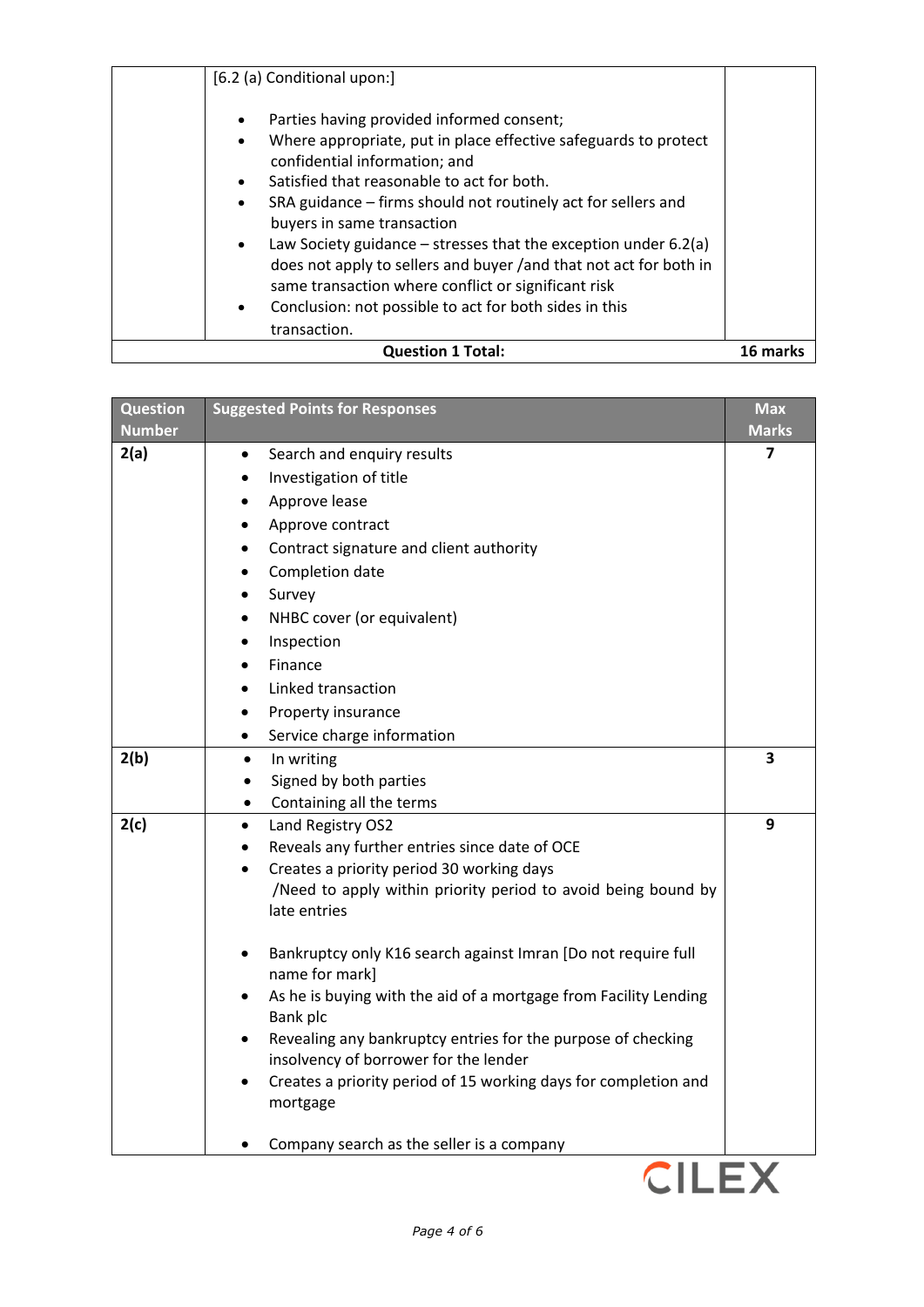| Indicate if company has gone into liquidation pre-completion<br>/to check that the purchase money is paid to an existing and<br>authorised legal entity |          |
|---------------------------------------------------------------------------------------------------------------------------------------------------------|----------|
| <b>Question 2 Total:</b>                                                                                                                                | 19 marks |

| <b>Question</b><br><b>Number</b> | <b>Suggested Points for Responses</b>                                                                                                                                                                                                                                                                                                                                                                                                                                                                                                                                        | <b>Max</b><br><b>Marks</b> |
|----------------------------------|------------------------------------------------------------------------------------------------------------------------------------------------------------------------------------------------------------------------------------------------------------------------------------------------------------------------------------------------------------------------------------------------------------------------------------------------------------------------------------------------------------------------------------------------------------------------------|----------------------------|
| 3(a)                             | Two types of co-ownership, joint tenancy and tenancy in<br>$\bullet$<br>common<br>Tenancy in common may be the appropriate co-ownership<br>option in this case<br>They are not a married couple<br>Further justification - John's children from previous relationship<br>$\bullet$<br>Tenancy in common would allow John to provide for children by<br>leaving a share of the property in his will and avoid the right of<br>survivorship<br>Also contributing differing amounts<br>A tenancy in common can recognise separate shares and the<br>٠<br>distinct contributions | 7                          |
| 3(b)(i)                          | Full title guarantee includes promise that seller has complied<br>$\bullet$<br>with covenants in the lease including repair<br>Contradicts caveat emptor (buyer beware principle)<br>٠<br>SCS 4.6.3 resolves the contradiction between SCS and caveat<br>emptor<br>Transfer to contain statement that title guarantee not to extend<br>to covenants related to physical condition                                                                                                                                                                                            | 4                          |
| 3(b)(ii)                         | Some solicitors prefer to deal with by special condition so that<br>$\bullet$<br>the matter does not get overlooked in the drafting of the TR1<br>/so that the solicitor can control the "wording" of the clause in<br>the transfer                                                                                                                                                                                                                                                                                                                                          | $\mathbf{1}$               |
| 3(c)                             | Risk of physical damage passes to buyer on exchange<br>٠<br>Parties need to consider insurance position<br>$\bullet$<br>Buyer should inspect terms of the lease to see if T covenant to<br>$\bullet$<br>insure (there is such a provision)<br>[SCS 5.1.2. and 5.1.3] S to maintain insurance policy whilst the S<br>is the T<br>Buyer entitled to inspect policy or evidence of provisions<br>Nateast will require confirmation that policy in force during<br>exchange to completion<br>Buyer to insure from completion.                                                    | $\overline{\mathbf{z}}$    |
| 3(d)                             | Certified copy of the transfer/TR1<br>٠<br>LTR Certificate/SDLT 5<br>Certified copy charge/Nateast Bank<br>Disclosable overriding interests if necessary/Form DI                                                                                                                                                                                                                                                                                                                                                                                                             | 4                          |
|                                  | <b>Question 3 Total:</b>                                                                                                                                                                                                                                                                                                                                                                                                                                                                                                                                                     | 23 marks                   |